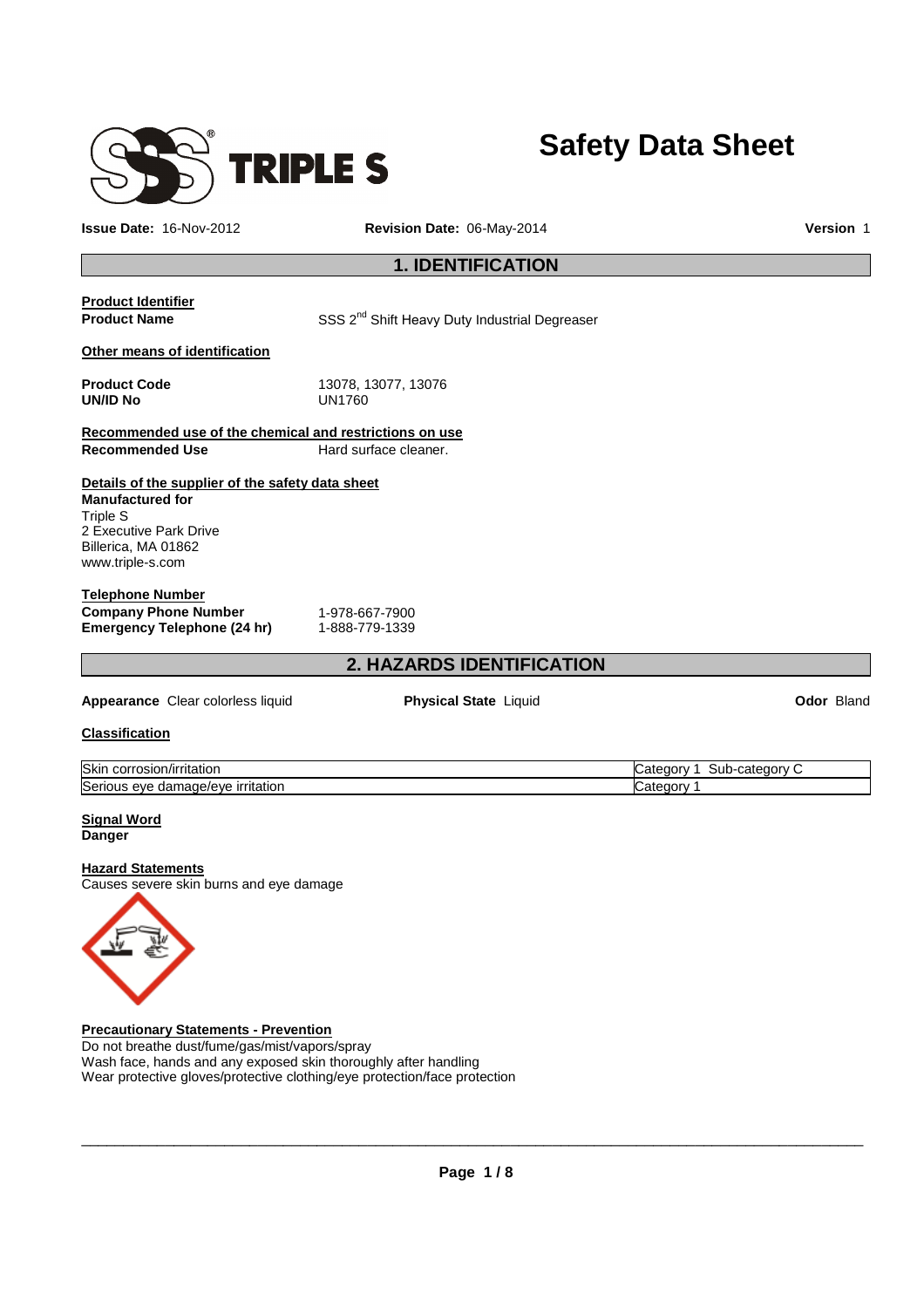#### **Precautionary Statements - Response**

IF IN EYES: Rinse cautiously with water for several minutes. Remove contact lenses, if present and easy to do. Continue rinsing Immediately call a poison center or doctor/physician

\_\_\_\_\_\_\_\_\_\_\_\_\_\_\_\_\_\_\_\_\_\_\_\_\_\_\_\_\_\_\_\_\_\_\_\_\_\_\_\_\_\_\_\_\_\_\_\_\_\_\_\_\_\_\_\_\_\_\_\_\_\_\_\_\_\_\_\_\_\_\_\_\_\_\_\_\_\_\_\_\_\_\_\_\_\_\_\_\_\_\_\_\_

IF ON SKIN (or hair): Remove/Take off immediately all contaminated clothing. Rinse skin with water/shower

Wash contaminated clothing before reuse

IF INHALED: Remove victim to fresh air and keep at rest in a position comfortable for breathing

Immediately call a poison center or doctor/physician

IF SWALLOWED: rinse mouth. Do NOT induce vomiting

#### **Precautionary Statements - Storage**

Store locked up

#### **Precautionary Statements - Disposal**

Dispose of contents/container to an approved waste disposal plant

# **3. COMPOSITION/INFORMATION ON INGREDIENTS**

| <b>Chemical Name</b> | <b>CAS No</b> | Weight-% |
|----------------------|---------------|----------|
| Ethanolamine         | 141-43-5      | <5       |
| Trade Secret         | Proprietary   | <ວ       |
| Sodium hydroxide     | 1310-73-2     | 1.65     |
| <b>Trade Secret</b>  | Proprietary   | <5       |

\*\*If Chemical Name/CAS No is "proprietary" and/or Weight-% is listed as a range, the specific chemical identity and/or percentage of composition has been withheld as a trade secret.\*\*

# **4. FIRST-AID MEASURES**

#### **First Aid Measures**

| <b>Eve Contact</b>  | Rinse immediately with plenty of water, also under the eyelids, for at least 15 minutes. Seek<br>immediate medical attention/advice.                   |
|---------------------|--------------------------------------------------------------------------------------------------------------------------------------------------------|
| <b>Skin Contact</b> | Take off contaminated clothing. Wash with plenty of water. If irritation persists, seek<br>medical attention. Wash contaminated clothing before reuse. |
| <b>Inhalation</b>   | Remove to fresh air. Call a physician immediately.                                                                                                     |
| Ingestion           | Give large quantities of water. Do not induce vomiting. Get medical attention.                                                                         |

#### **Most important symptoms and effects**

| <b>Symptoms</b>                                                            | Causes painful stinging or burning of eyes and lids, watering of eyes. Prolonged contact<br>may even cause severe skin irritation or mild burn. |  |  |  |
|----------------------------------------------------------------------------|-------------------------------------------------------------------------------------------------------------------------------------------------|--|--|--|
| Indication of any immediate medical attention and special treatment needed |                                                                                                                                                 |  |  |  |
| <b>Notes to Physician</b>                                                  | Possible mucosal damage may contraindicate the use of gastric lavage. Measures against<br>circulatory shock and convulsions may be necessary.   |  |  |  |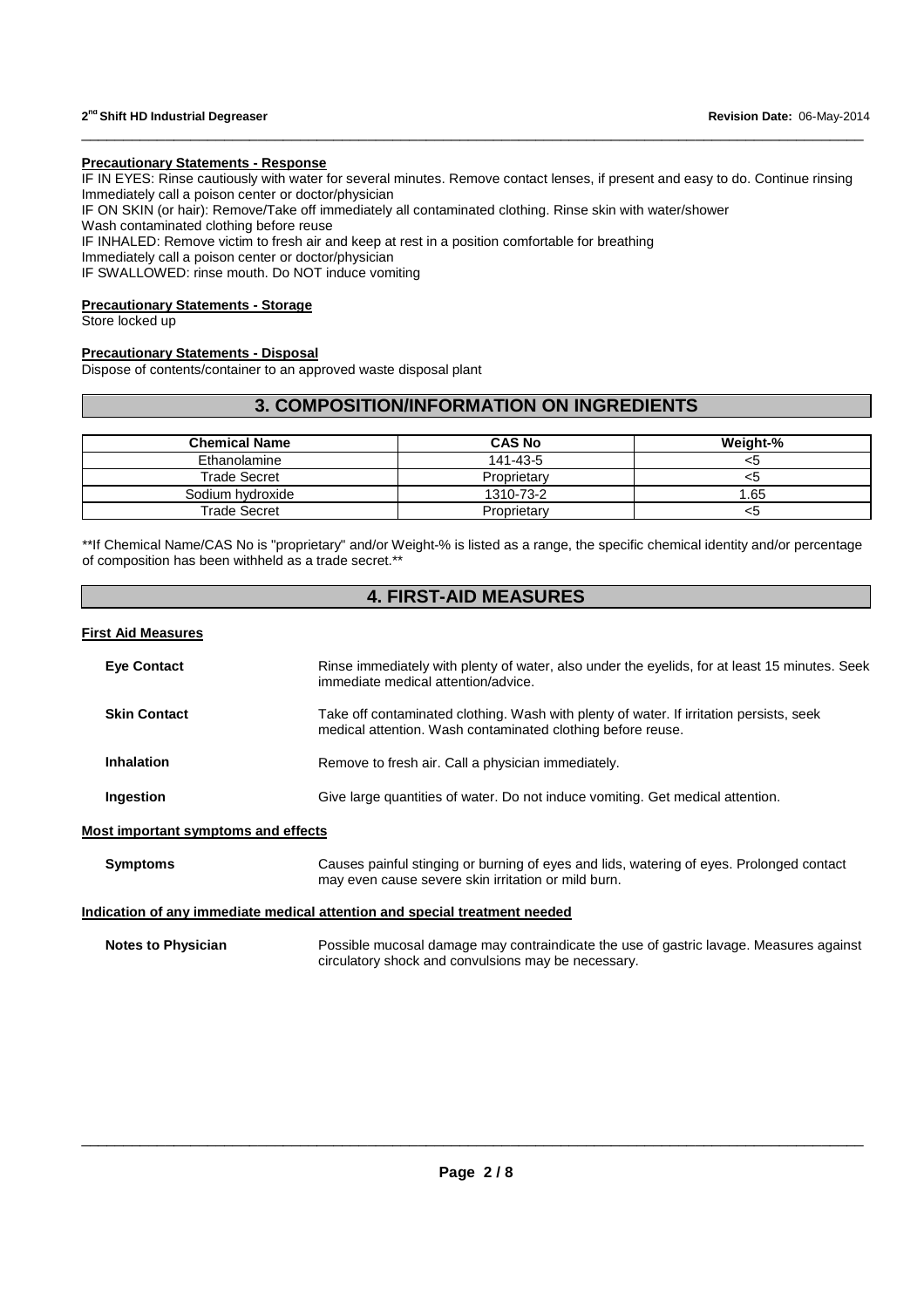# **5. FIRE-FIGHTING MEASURES**

\_\_\_\_\_\_\_\_\_\_\_\_\_\_\_\_\_\_\_\_\_\_\_\_\_\_\_\_\_\_\_\_\_\_\_\_\_\_\_\_\_\_\_\_\_\_\_\_\_\_\_\_\_\_\_\_\_\_\_\_\_\_\_\_\_\_\_\_\_\_\_\_\_\_\_\_\_\_\_\_\_\_\_\_\_\_\_\_\_\_\_\_\_

#### **Suitable Extinguishing Media**

Use extinguishing measures that are appropriate to local circumstances and the surrounding environment.

**Unsuitable Extinguishing Media** Not determined.

#### **Specific Hazards Arising from the Chemical**

None known.

#### **Protective equipment and precautions for firefighters**

As in any fire, wear self-contained breathing apparatus pressure-demand, MSHA/NIOSH (approved or equivalent) and full protective gear.

# **6. ACCIDENTAL RELEASE MEASURES**

#### **Personal precautions, protective equipment and emergency procedures**

| <b>Personal Precautions</b>                                  | Use personal protective equipment as required.                                                                                                         |
|--------------------------------------------------------------|--------------------------------------------------------------------------------------------------------------------------------------------------------|
| <b>Environmental Precautions</b>                             | See Section 12 for additional Ecological Information.                                                                                                  |
| Methods and material for containment and cleaning up         |                                                                                                                                                        |
| <b>Methods for Containment</b>                               | Prevent further leakage or spillage if safe to do so.                                                                                                  |
| <b>Methods for Clean-Up</b>                                  | Flood area with water and then mop up. Dispose of in accordance with federal, state and<br>local regulations.                                          |
|                                                              | <b>7. HANDLING AND STORAGE</b>                                                                                                                         |
| <b>Precautions for safe handling</b>                         |                                                                                                                                                        |
| <b>Advice on Safe Handling</b>                               | Handle in accordance with good industrial hygiene and safety practice. Do not destroy or                                                               |
|                                                              | deface the label. Wash thoroughly after handling. Use personal protection recommended in<br>Section 8. Do not breathe dust/fume/gas/mist/vapors/spray. |
| Conditions for safe storage, including any incompatibilities |                                                                                                                                                        |
| <b>Storage Conditions</b>                                    | Keep containers tightly closed in a dry, cool and well-ventilated place. Store containers<br>upright. Store locked up.                                 |
| <b>Incompatible Materials</b>                                | None known based on information supplied.                                                                                                              |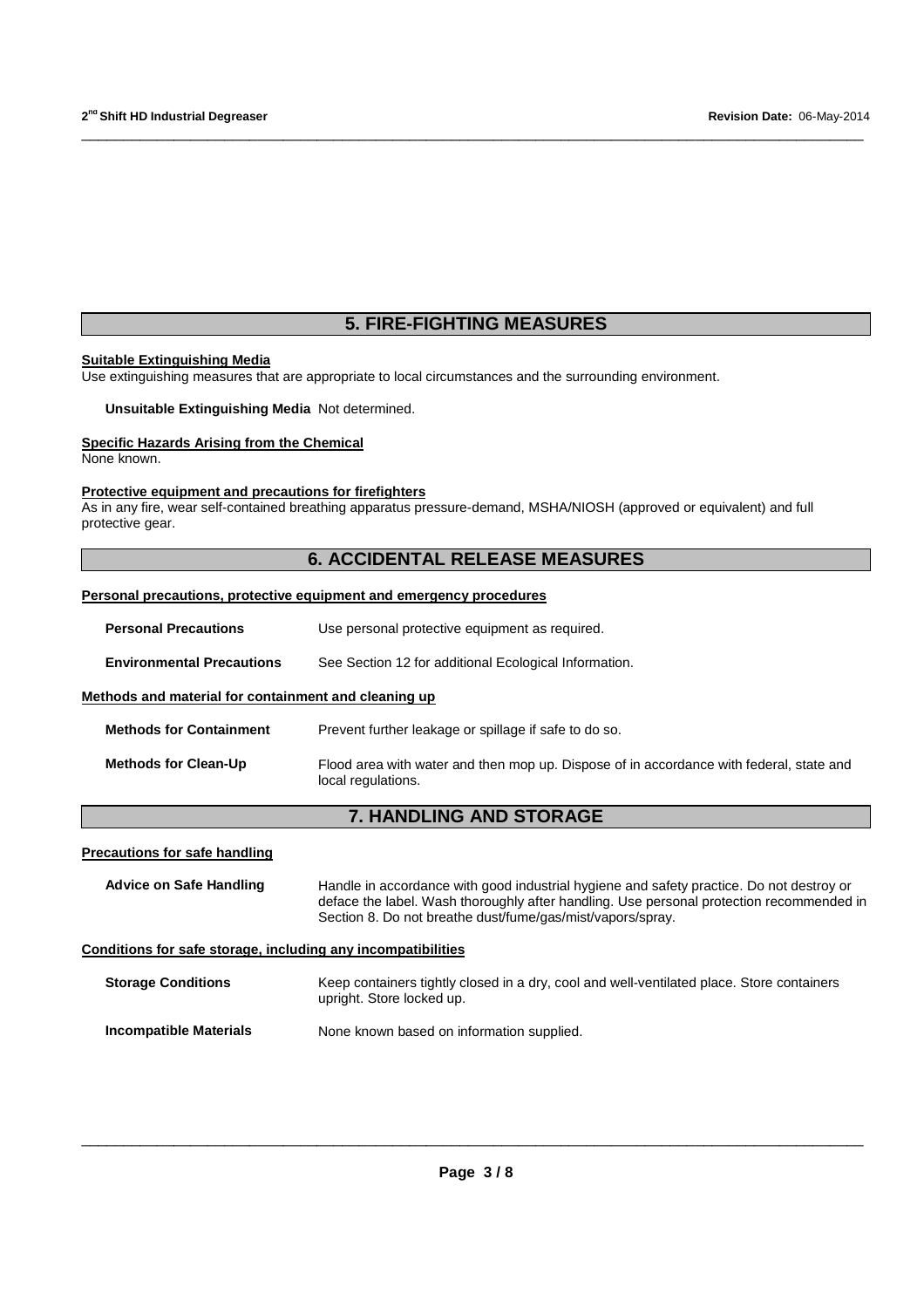# **8. EXPOSURE CONTROLS/PERSONAL PROTECTION**

\_\_\_\_\_\_\_\_\_\_\_\_\_\_\_\_\_\_\_\_\_\_\_\_\_\_\_\_\_\_\_\_\_\_\_\_\_\_\_\_\_\_\_\_\_\_\_\_\_\_\_\_\_\_\_\_\_\_\_\_\_\_\_\_\_\_\_\_\_\_\_\_\_\_\_\_\_\_\_\_\_\_\_\_\_\_\_\_\_\_\_\_\_

#### **Exposure Guidelines**

| <b>Chemical Name</b> | <b>ACGIH TLV</b>            | <b>OSHA PEL</b>                       | <b>NIOSH IDLH</b>            |
|----------------------|-----------------------------|---------------------------------------|------------------------------|
| Ethanolamine         | STEL: 6 ppm                 | TWA: 3 ppm                            | IDLH: 30 ppm                 |
| 141-43-5             | TWA: 3 ppm                  | TWA: 6 mg/m <sup>3</sup>              | TWA: 3 ppm                   |
|                      |                             | (vacated) TWA: 3 ppm                  | TWA: $8 \text{ mg/m}^3$      |
|                      |                             | (vacated) TWA: 8 mg/m $3$             | STEL: 6 ppm                  |
|                      |                             | (vacated) STEL: 6 ppm                 | STEL: 15 mg/m <sup>3</sup>   |
|                      |                             | (vacated) STEL: $15 \text{ mg/m}^3$   |                              |
| Sodium hydroxide     | Ceiling: $2 \text{ ma/m}^3$ | TWA: $2 \text{ mg/m}^3$               | IDLH: 10 mg/m <sup>3</sup>   |
| 1310-73-2            |                             | (vacated) Ceiling: $2 \text{ mg/m}^3$ | Ceiling: 2 mg/m <sup>3</sup> |
| <b>Trade Secret</b>  | $2 \text{ mg/m}^3$          | 2 mg/m <sup>3</sup>                   |                              |
|                      |                             |                                       |                              |

#### **Appropriate engineering controls**

**Engineering Controls** Apply technical measures to comply with the occupational exposure limits.

#### **Individual protection measures, such as personal protective equipment**

| <b>Eve/Face Protection</b>      | Goggles.                                                   |
|---------------------------------|------------------------------------------------------------|
| <b>Skin and Body Protection</b> | Rubber gloves. Aprons.                                     |
| <b>Respiratory Protection</b>   | Ensure adequate ventilation, especially in confined areas. |

**General Hygiene Considerations** Handle in accordance with good industrial hygiene and safety practice.

# **9. PHYSICAL AND CHEMICAL PROPERTIES**

#### **Information on basic physical and chemical properties**

| <b>Physical State</b> |  |
|-----------------------|--|
| <b>Appearance</b>     |  |
| Color                 |  |

**Property CONSIDERENT METHOD Values Values Remarks • Method Remarks • Method Property**<br> **pH** 13.3<br> **Melting Point/Freezing Point** Not available **Melting Point/Freezing Point Conduct and Not available Boiling Point/Boiling Range And Not determined Boiling Point/Boiling Range Flash Point** None **Evaporation Rate Not determined** 

**Liquid Appearance** Clear colorless liquid **Odor** Bland **Colorless Color Color Color Color Color Color Color Color Color Color Color Color Color Color Color Color Color Color Color Color Color Color Color Color Color Color Color Color Color Color Color Color Color Color Color**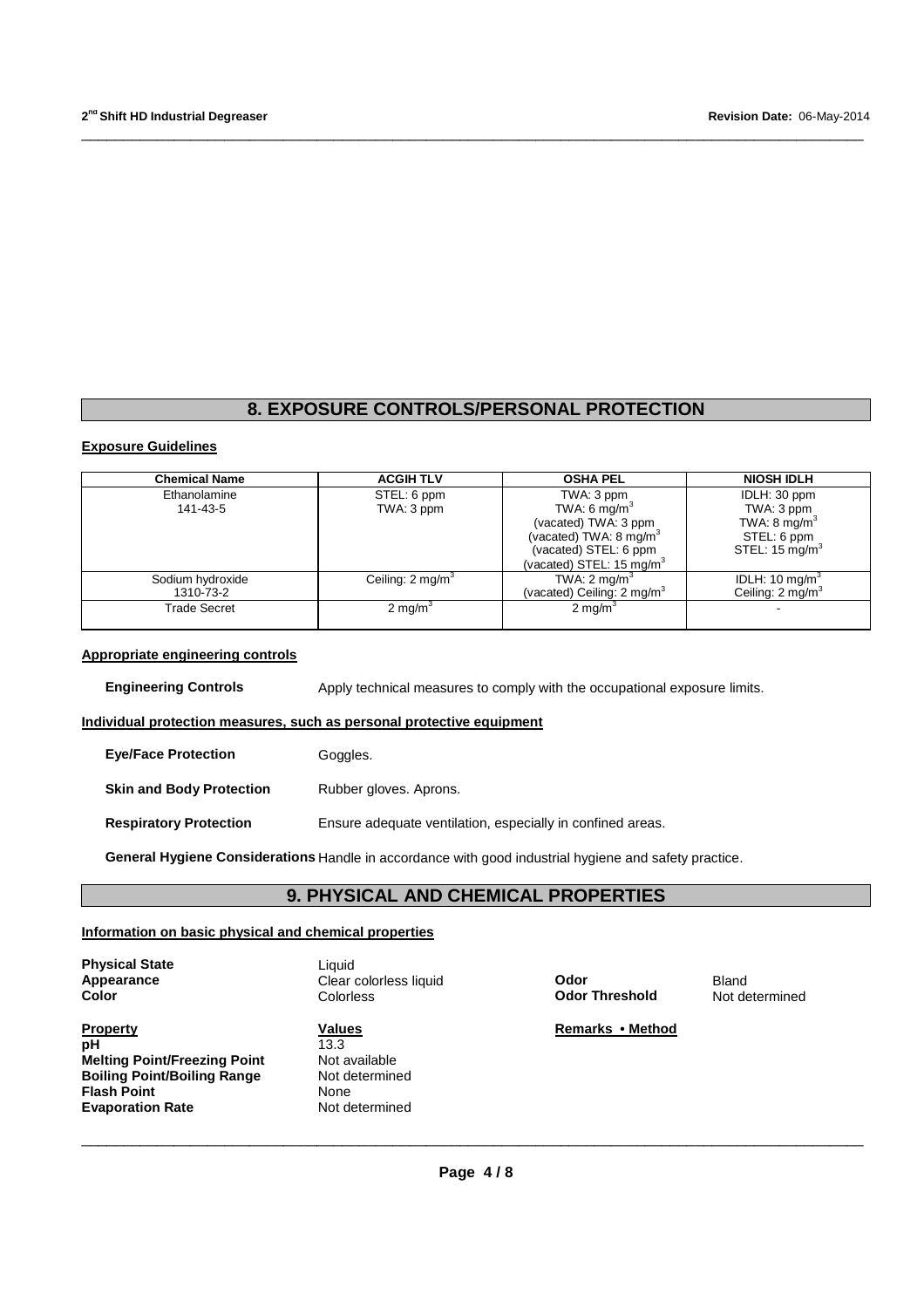**Flammability (Solid, Gas) n/a-liquid**<br> **Upper Flammability Limits** Not determined **Upper Flammability Limits Lower Flammability Limit Not determined Vapor Pressure Not available Vapor Pressure<br>Vapor Density Specific Gravity 1.04** (1=Water)<br> **Water Solubility Completely soluble Solubility in other solvents Not determined**<br>**Partition Coefficient Not determined Partition Coefficient Not determined**<br> **Auto-ignition Temperature** Not determined **Auto-ignition Temperature Decomposition Temperature Not determined**<br>**Kinematic Viscosity Not determined Kinematic Viscosity Dynamic Viscosity**<br> **Explosive Properties**<br>
Not determined **Explosive Properties Not determined**<br> **Oxidizing Properties Not determined Oxidizing Properties** 

**Not determined Completely soluble**<br>Not determined

# **10. STABILITY AND REACTIVITY**

#### **Reactivity**

Not reactive under normal conditions.

#### **Chemical Stability**

Stable under recommended storage conditions.

#### **Possibility of Hazardous Reactions**

None under normal processing.

#### **Conditions to Avoid**

None known.

#### **Incompatible Materials**

None known based on information supplied.

#### **Hazardous Decomposition Products**

None known based on information supplied.

# **11. TOXICOLOGICAL INFORMATION**

| Information on likely routes of exposure |  |  |  |
|------------------------------------------|--|--|--|
|                                          |  |  |  |

| <b>Product Information</b> |                                  |
|----------------------------|----------------------------------|
| <b>Eve Contact</b>         | Causes severe eye damage.        |
| <b>Skin Contact</b>        | Causes severe skin burns.        |
| <b>Inhalation</b>          | Avoid breathing vapors or mists. |
| Ingestion                  | Do not taste or swallow.         |

#### **Component Information**

| <b>Chemical Name</b>          | Oral LD50            | <b>Dermal LD50</b>                           | <b>Inhalation LC50</b> |
|-------------------------------|----------------------|----------------------------------------------|------------------------|
| Ethanolamine<br>141-43-5      | $= 1720$ mg/kg (Rat) | $= 1$ mL/kg (Rabbit) = 1025 mg/kg<br>Rabbit) |                        |
| <b>Trade Secret</b>           | $= 426$ mg/kg (Rat)  |                                              |                        |
| <b>Trade Secret</b>           | $= 1378$ mg/kg (Rat) | $> 2$ g/kg (Rabbit)                          | -                      |
| Sodium hydroxide<br>1310-73-2 |                      | $= 1350$ mg/kg (Rabbit)                      | -                      |

\_\_\_\_\_\_\_\_\_\_\_\_\_\_\_\_\_\_\_\_\_\_\_\_\_\_\_\_\_\_\_\_\_\_\_\_\_\_\_\_\_\_\_\_\_\_\_\_\_\_\_\_\_\_\_\_\_\_\_\_\_\_\_\_\_\_\_\_\_\_\_\_\_\_\_\_\_\_\_\_\_\_\_\_\_\_\_\_\_\_\_\_\_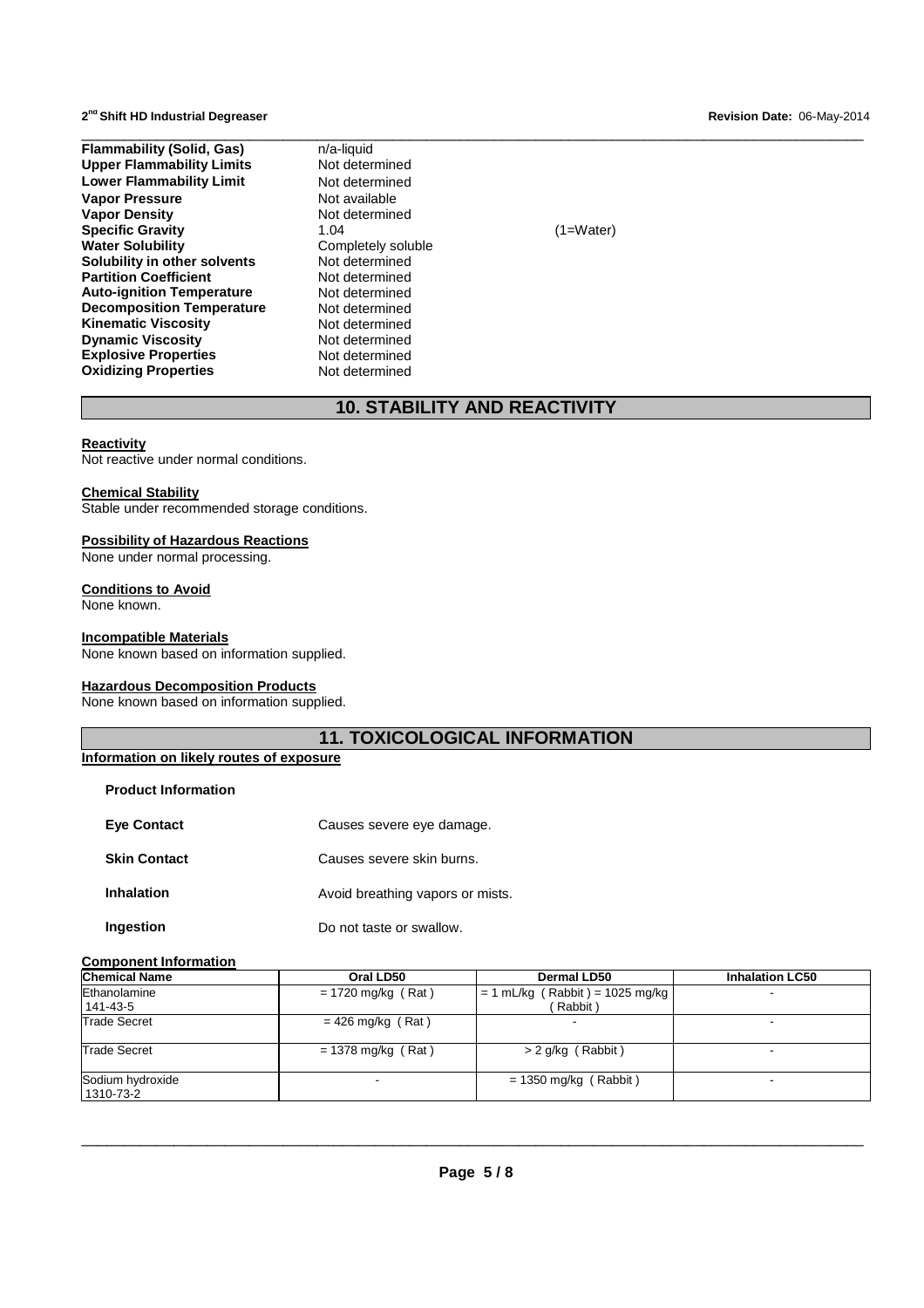| <b>Trade Secret</b> | $= 4090$ mg/kg (Rat) |  |
|---------------------|----------------------|--|
| <b>Trade Secret</b> | $= 600$ mg/kg (Rat)  |  |
| <b>Trade Secret</b> | $= 10$ g/kg (Rat)    |  |
|                     |                      |  |

#### **Information on physical, chemical and toxicological effects**

| Symptoms |  |
|----------|--|
|----------|--|

Please see section 4 of this SDS for symptoms.

## **Delayed and immediate effects as well as chronic effects from short and long-term exposure**

**Carcinogenicity** This product does not contain any carcinogens or potential carcinogens as listed by OSHA, IARC or NTP.

# **Numerical measures of toxicity**

Not determined

# **12. ECOLOGICAL INFORMATION**

#### **Ecotoxicity**

An environmental hazard cannot be excluded in the event of unprofessional handling or disposal.

| <b>Chemical Name</b> | Algae/aquatic plants      | <b>Fish</b>                  | <b>Toxicity to</b>        | Crustacea               |
|----------------------|---------------------------|------------------------------|---------------------------|-------------------------|
|                      |                           |                              | microorganisms            |                         |
| Ethanolamine         | 15: 72 h Desmodesmus      | 227: 96 h Pimephales         | $EC50 = 110$ mg/L 17 h    | 65: 48 h Daphnia magna  |
| 141-43-5             | subspicatus mg/L EC50     | promelas mg/L LC50 flow-     | $EC50 = 12200$ mg/L 2 h   | mg/L EC50               |
|                      |                           | through 3684: 96 h           | $EC50 = 13.7$ mg/L 30 min |                         |
|                      |                           | Brachydanio rerio mg/L       |                           |                         |
|                      |                           | LC50 static 300 - 1000: 96 h |                           |                         |
|                      |                           | Lepomis macrochirus mg/L     |                           |                         |
|                      |                           | LC50 static 114 - 196: 96 h  |                           |                         |
|                      |                           | Oncorhynchus mykiss mg/L     |                           |                         |
|                      |                           | LC50 static 200: 96 h        |                           |                         |
|                      |                           | Oncorhynchus mykiss mg/L     |                           |                         |
|                      |                           | LC50 flow-through            |                           |                         |
| Sodium hydroxide     |                           | 45.4: 96 h Oncorhynchus      |                           |                         |
| 1310-73-2            |                           | mykiss mg/L LC50 static      |                           |                         |
| <b>Trade Secret</b>  | 242: 120 h Nitzschia mg/L | 300: 96 h Lepomis            |                           | 265: 48 h Daphnia magna |
|                      | <b>EC50</b>               | macrochirus mg/L LC50        |                           | mg/L EC50               |
|                      |                           | static 310 - 1220: 96 h      |                           |                         |
|                      |                           | Pimephales promelas mg/L     |                           |                         |
|                      |                           | LC50 static                  |                           |                         |
| <b>Trade Secret</b>  |                           | 210: 96 h Brachydanio rerio  |                           | 216: 96 h Daphnia magna |
|                      |                           | mg/L LC50 semi-static 210:   |                           | mg/L EC50               |
|                      |                           | 96 h Brachydanio rerio mg/L  |                           |                         |
|                      |                           | LC50                         |                           |                         |
| <b>Trade Secret</b>  | 1.01: 72 h Desmodesmus    | 41: 96 h Lepomis             |                           | 610: 24 h Daphnia magna |
|                      | subspicatus mg/L EC50     | macrochirus mg/L LC50        |                           | mg/L EC50               |
|                      |                           | static 59.8: 96 h Pimephales |                           |                         |
|                      |                           | promelas mg/L LC50 static    |                           |                         |

#### **Persistence/Degradability**

Not determined.

#### **Bioaccumulation**

Not determined.

#### **Mobility**

|                                      | $- - -$<br>Coetticient<br>titior<br>άΙ |
|--------------------------------------|----------------------------------------|
| mine<br>าลเ<br>эгаг<br>$-42$<br>٬ 41 | 1.91                                   |
| ີ່⊤ບ                                 |                                        |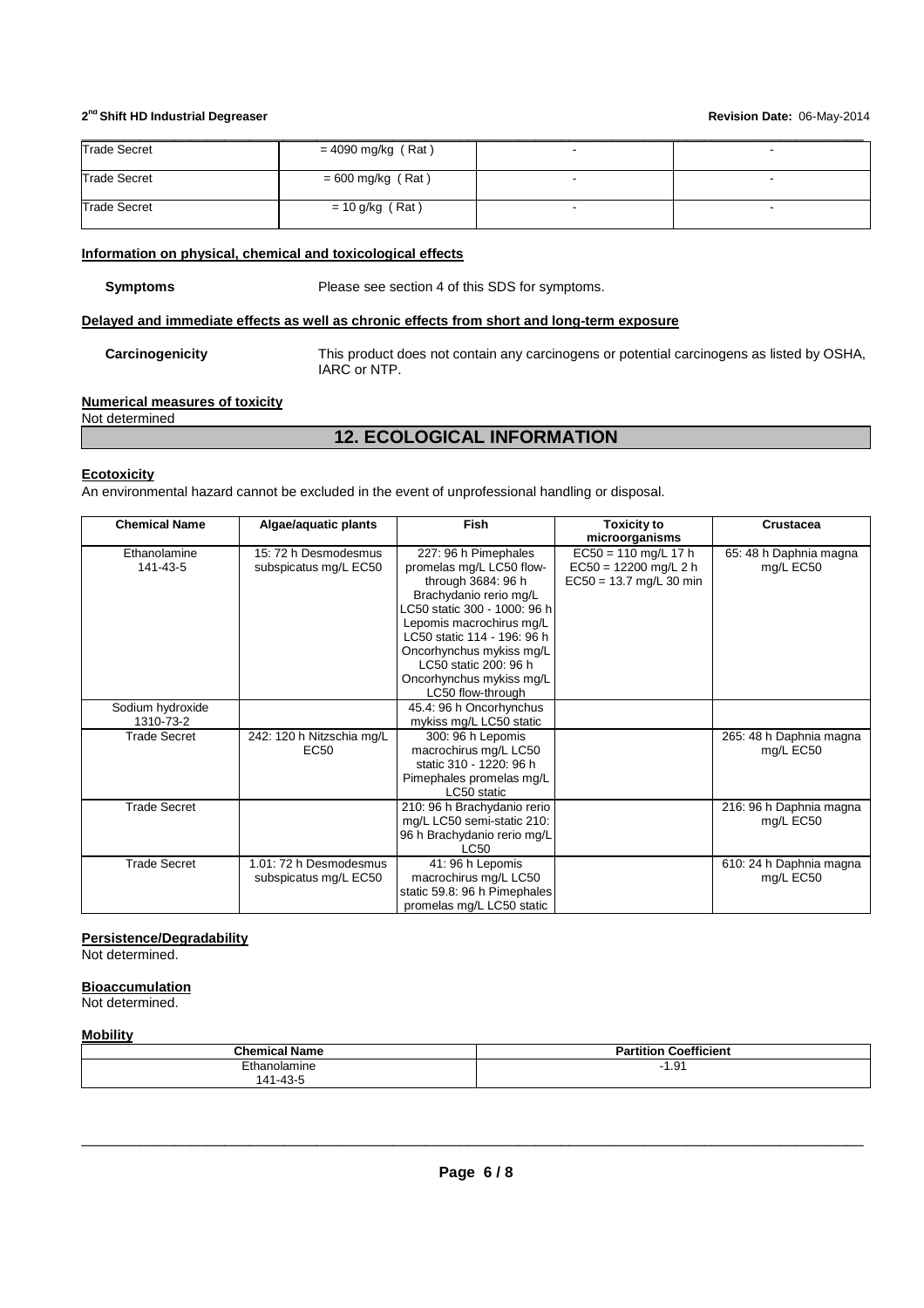#### **Other Adverse Effects** Not determined

# **13. DISPOSAL CONSIDERATIONS**

\_\_\_\_\_\_\_\_\_\_\_\_\_\_\_\_\_\_\_\_\_\_\_\_\_\_\_\_\_\_\_\_\_\_\_\_\_\_\_\_\_\_\_\_\_\_\_\_\_\_\_\_\_\_\_\_\_\_\_\_\_\_\_\_\_\_\_\_\_\_\_\_\_\_\_\_\_\_\_\_\_\_\_\_\_\_\_\_\_\_\_\_\_

#### **Waste Treatment Methods**

**Disposal of Wastes** Disposal should be in accordance with applicable regional, national and local laws and regulations.

**Contaminated Packaging** Disposal should be in accordance with applicable regional, national and local laws and regulations.

**California Hazardous Waste Status** 

| <b>Chemical Name</b> | California Hazardous Waste Status |  |
|----------------------|-----------------------------------|--|
| Sodium hydroxide     | Toxic                             |  |
| 1310-73-2            | Corrosive                         |  |
| <b>Trade Secret</b>  | Corrosive                         |  |

# **14. TRANSPORT INFORMATION**

**Note Please see current shipping paper for most up to date shipping information, including** 

| exemptions and special circumstances.                     |
|-----------------------------------------------------------|
|                                                           |
| UN1760                                                    |
| Corrosive liquid, n.o.s. (Ethanolamine, Sodium hydroxide) |
| 8                                                         |
| Ш                                                         |
|                                                           |
| UN1760                                                    |
| Corrosive liquid, n.o.s. (Ethanolamine, Sodium hydroxide) |
| 8                                                         |
| Ш                                                         |
|                                                           |
| UN1760                                                    |
| Corrosive liquid, n.o.s. (Ethanolamine, Sodium hydroxide) |
| 8                                                         |
| Ш                                                         |
|                                                           |

**15. REGULATORY INFORMATION** 

#### **International Inventories**

**TSCA** Listed

**Legend: TSCA** - United States Toxic Substances Control Act Section 8(b) Inventory

**DSL/NDSL** - Canadian Domestic Substances List/Non-Domestic Substances List

**EINECS/ELINCS** - European Inventory of Existing Chemical Substances/European List of Notified Chemical Substances

**ENCS** - Japan Existing and New Chemical Substances

**IECSC** - China Inventory of Existing Chemical Substances

**KECL** - Korean Existing and Evaluated Chemical Substances

**PICCS** - Philippines Inventory of Chemicals and Chemical Substances

### **US Federal Regulations**